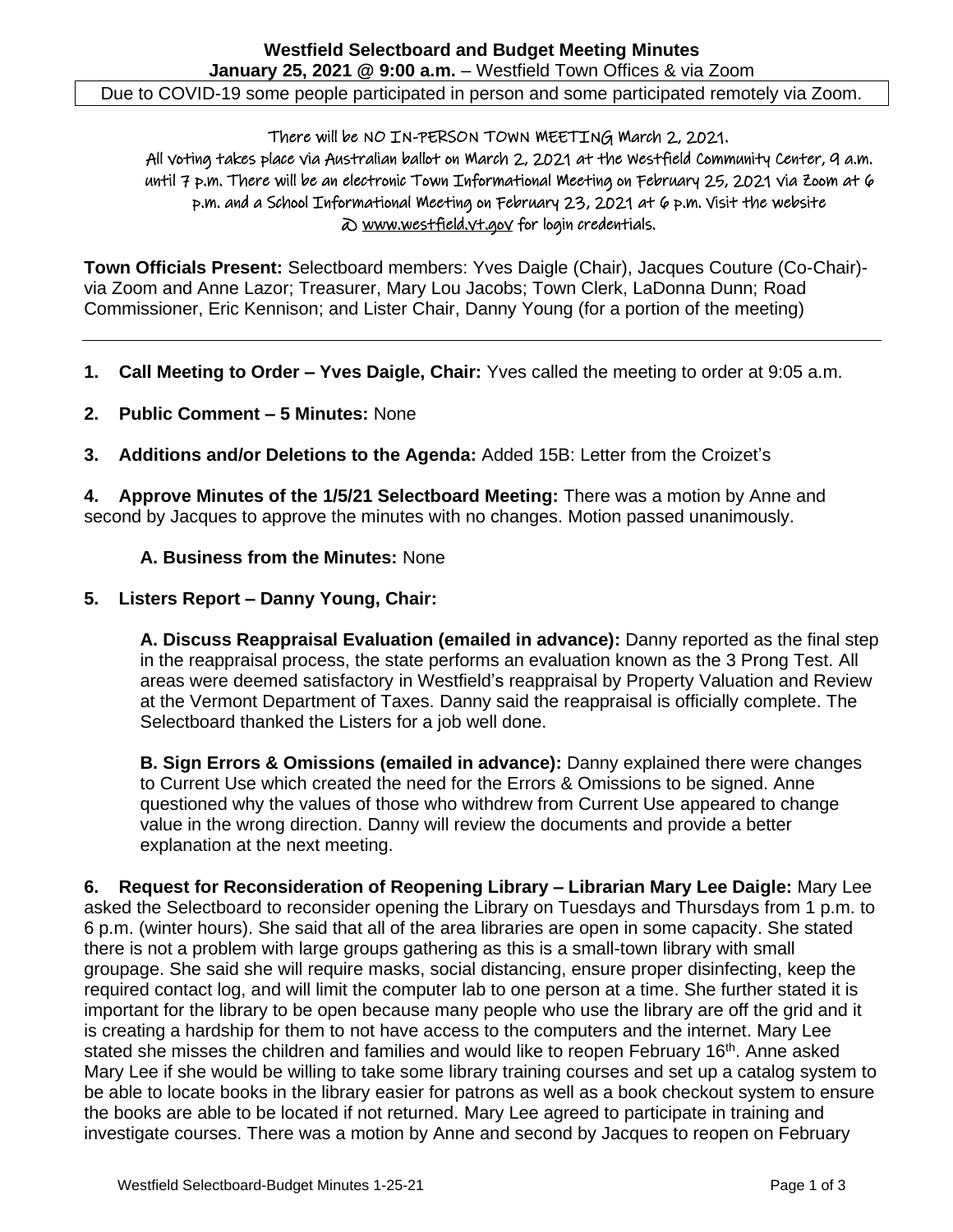16<sup>th</sup> with the winter hours discussed. Yves recused himself from voting. The Selectboard requested Mary Lee attend the March Selectboard meeting to provide a progress update.

**A. Town Office:** LaDonna requested the Town Office remain closed until the Covid-19 count in our area starts decreasing. The Selectboard agreed.

**7. Speed Sign on South Side of Town – Eric Kennison, Road Commissioner:** Eric stated he and Jason Sevigny, from District 9 AOT, are working on getting the signs functioning properly on both ends of town.

## **8. Treasurer's Report – Mary Lou Jacobs, Treasurer:**

**A. Approve Warrants for Expenditures Dated:**1/7/21 \$35,737.48 (bills) & \$2,609.21 (payroll); 1/13/21 \$6,105.94 (bills); and 1/21/21 \$15,087.71 (bills) & \$4,879.37 (payroll): There was a motion by Yves and second by Anne to approve the warrants as listed. The motion passed.

**9. Review/Approve Town Warning:** The Selectboard reviewed the warning which was emailed in advance. There was a motion by Yves and second by Anne to approve the warning with changes to the budget articles. LaDonna will make the changes and email a final copy for review prior to printing in the Town Report.

**10. Sheriff's Report for December 2020:** There were 40.50 patrol hours and .50 administrative hours with five incidents resulting in zero fines issued for December 2020. There was a note from Sheriff Harlow stating since April 1, 2020 the Sheriff's Department has provided 173 hours of patrol service and expects to finish with approximately 275 hours by the end of the contract, March 31, 2021.

**11. Sign Liquor License for Westfield General Store:** The Selectboard signed the license.

**12. Update on NEKWMD H48 (emailed in advance):** Yves reported the legislature voted as part of this bill that the Supervisors of the Waste Management District can vote on their own budget in 2021 due to Covid-19. No town vote will be required this year. Yves also discussed the problem in Chittenden county with the glass that was being disposed of by throwing it over a bank instead of going through the proper channels and paying to properly dispose of. Yves said Chittenden county wants everyone to pitch in to pay the costs to clean up the illegal dumping. The Selectboard did not feel other member towns should have to pay for Chittenden counties problem which they created for themselves. Yves will report the Selectboards opinion to Paul Tomasi at Northeast Kingdom Waste Management District.

## **13. Executive Session to Discuss Planning Commission Personnel Issue – Pat Sagui, Chair:** Tabled

**14. Review and Adopt Budgets for Highway and General Fund (emailed in advance):** During discussion about the budget the following was noted:

- Anne reported she spoke with Dan Backus regarding the Emergency Management cocoordinator position. Dan will take over and look for a person to assist him.
- Mary Lou said she has hired Colleen Mayhew to be the Assistant Treasurer beginning in February. It will be on a trial basis.
- Update the Library expense section of the General Budget adding money for training for the Librarian.
- Mary Lou stated she will be submitting a Treasurers Report for the Town Report to explain the changes in the budget in hopes of educating voters who will be voting on the General Fund and Highway Budgets by Australian ballot in 2021.